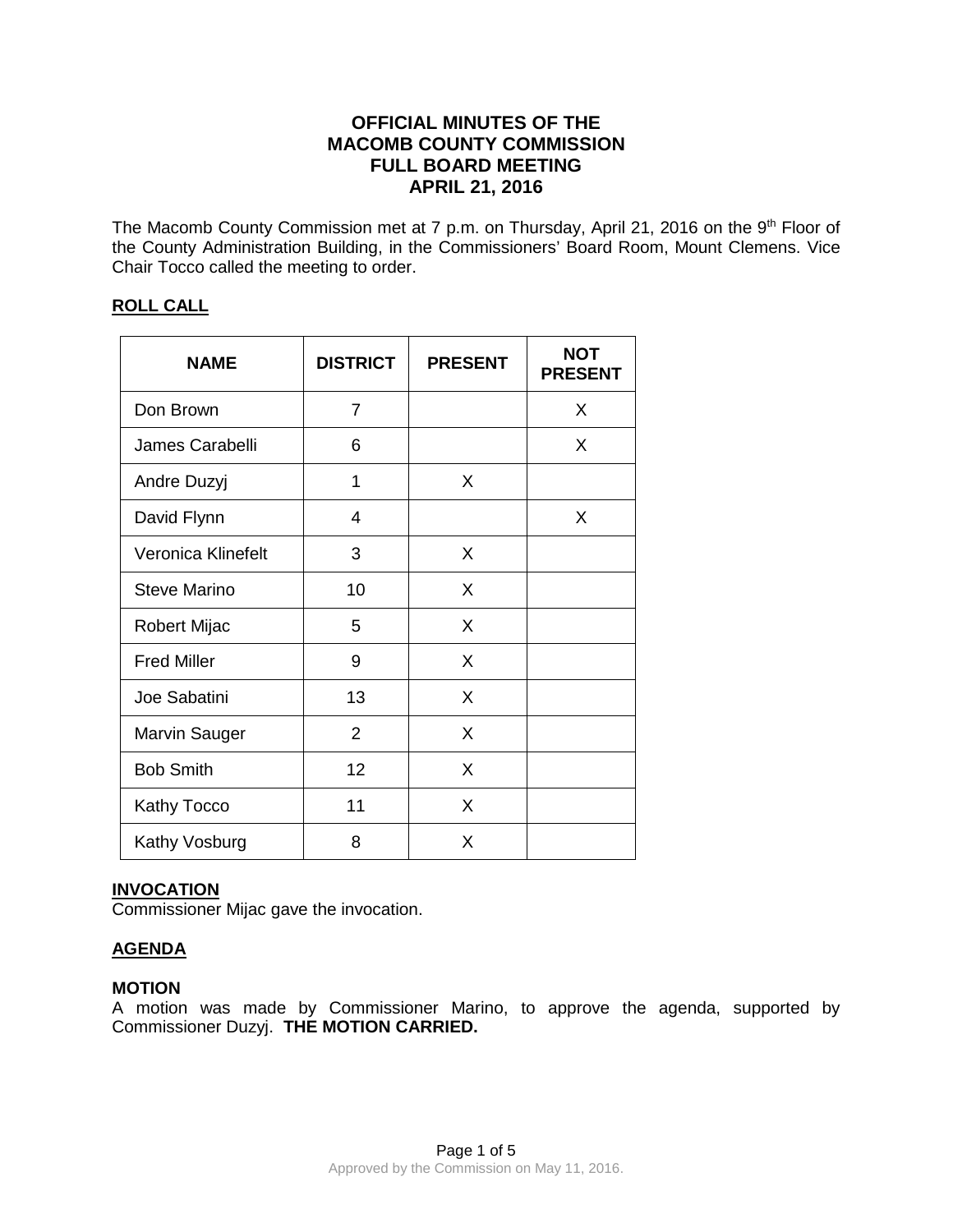# **MINUTES**

# **MOTION**

A motion was made by Commissioner Marino, to approve the minutes dated March 16, 2016 and April 14, 2016, (FB), supported by Commissioner Smith. **THE MOTION CARRIED.** 

#### **PRESENTATION OF PROCLAMATION TO JILL SMITH - RETIREMENT**

Presented by Commissioner Klinefelt

# **RECOGNITION OF VOLUNTEER AWARD WINNERS**

Introduced by Vice Chair Tocco, presented by each Commissioner for their district.

# **PUBLIC PARTICIPATION**

Connie Miller, Harrison Township Louise Bertolini, Clinton Township Julia Rizzo, 21409 Highview, Clinton Township Evamarie Catana, Harrison Township Eric Goetsch, 52470 Hayes Road, Macomb

# **CORRESPONDENCE FROM EXECUTIVE**

None

# **INFRASTRUCTURE/ECONOMIC DEVELOPMENT COMMITTEE MEETING – April 19, 2016** No report.

# **FINANCE COMMITTEE MEETING – April 20, 2016**

#### **MOTION**

A motion was made by Commissioner Miller to waive the reading of the minutes, supported by Commissioner Marino. **THE MOTION CARRIED.** (Record Vosburg NO vote).

The reading of the recommendations from the Finance Committee was waived and a motion was made by Chair Miller, supported by Vice-Chair Brown, to adopt the committee recommendations.

- **R16-068** Confirm the MDOT contract for the 32 Mile Reconstruction Project from Van Dyke to M-53; further, a copy of this Board of Commissioners' action is directed to be delivered forthwith to the Office of the County Executive.
- **R16-069** Approve the award of bid for 12 Mile resurfacing from Mound to Ryan to Cadillac Asphalt, approve for signature the contract with Cadillac Asphalt for construction, and approve for signature the cost share agreement with the City of Warren to share in the cost of construction; further, a copy of this Board of Commissioners' action is directed to be delivered forthwith to the Office of the County Executive.
- **R16-070** Approve the 2016 Equalization Report as submitted by the Equalization Department; further, a copy of this Board of Commissioners' action is directed to be delivered forthwith to the Office of the County Executive.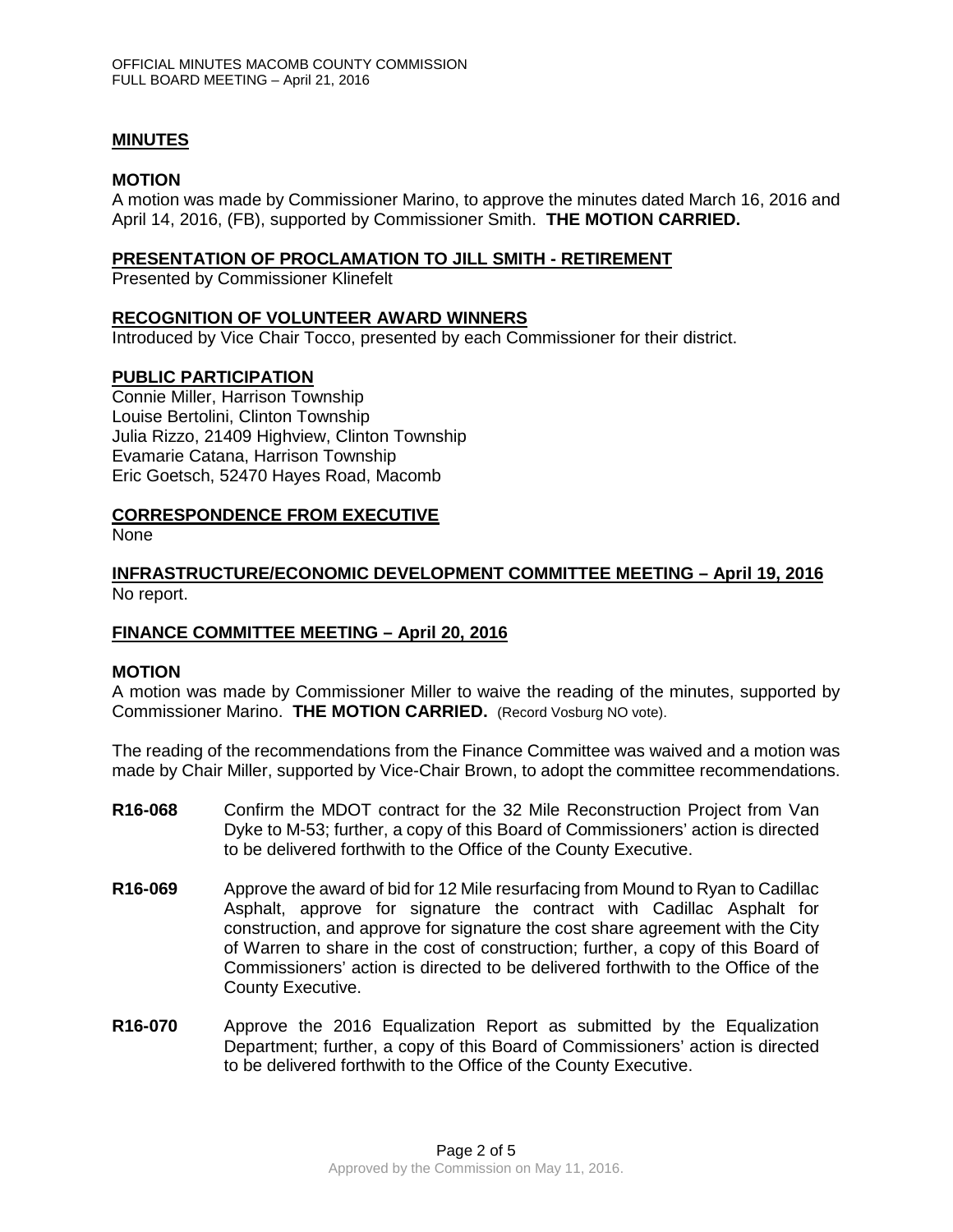**R16-071** Approve the amended Articles of Incorporation and Bylaws and Rules of Procedure for the Macomb County Building Authority; further, a copy of this Board of Commissioners' action is directed to be delivered forthwith to the Office of the County Executive.

# **THE MOTION CARRIED.**

#### **PROCLAMATIONS**

# **MOTION**

A motion was made by Commissioner Marino, to adopt the following Proclamations in their entirety, supported by Commissioner Mijac.

- **R16-072** Honoring Greater Morningstar Baptist Church 95<sup>th</sup> Anniversary (offered by Miller; recommended by Finance Committee of 04-20-16)
- **R16-073** Honoring Stacey Cronin for earning the 2016 Macomb County Teacher of the Year Title (offered by Miller; include Duzyj and commissioners in her school district; recommended by Finance Committee of 04-20-16)
- **R16-074** Honoring Jennifer Crotty on earning the 2016 Macomb County Teacher of the Year Title (offered by Miller; include Duzyj and commissioners in her school district; recommended by Finance Committee of 04-20-16)
- **R16-075** Honoring Stephanie Dzubak on earning the 2016 Macomb County Teacher of the Year Title (offered by Miller; include Duzyj and commissioners in her school district; recommended by Finance Committee of 04-20-16)
- **R16-076** Honoring the 2016 Cousino High School Girls Basketball Team on their Championship Season (offered by Sauger; include Duzyj, Tocco and Miller; recommended by Finance Committee of 04-20-16)

# **THE MOTION CARRIED.**

# **APPROVE REQUESTS TO BE EXCUSED**

# **MOTION**

**R16-077** A motion was made by Commissioner Duzyj, to approve requests from Commissioners Don Brown and Jim Carabelli to be excused from absence for 04/21/16 Full Board Meeting to attend a NEST (North End Sobriety Team) Foundation meeting, supported by Commissioner Miller. **THE MOTION CARRIED.** 

# **MEDIA ARTICLES**

#### **MOTION**

**R16-078** A motion was made by Commissioner Miller to receive and file the media articles, supported by Commissioner Marino. **THE MOTION CARRIED.**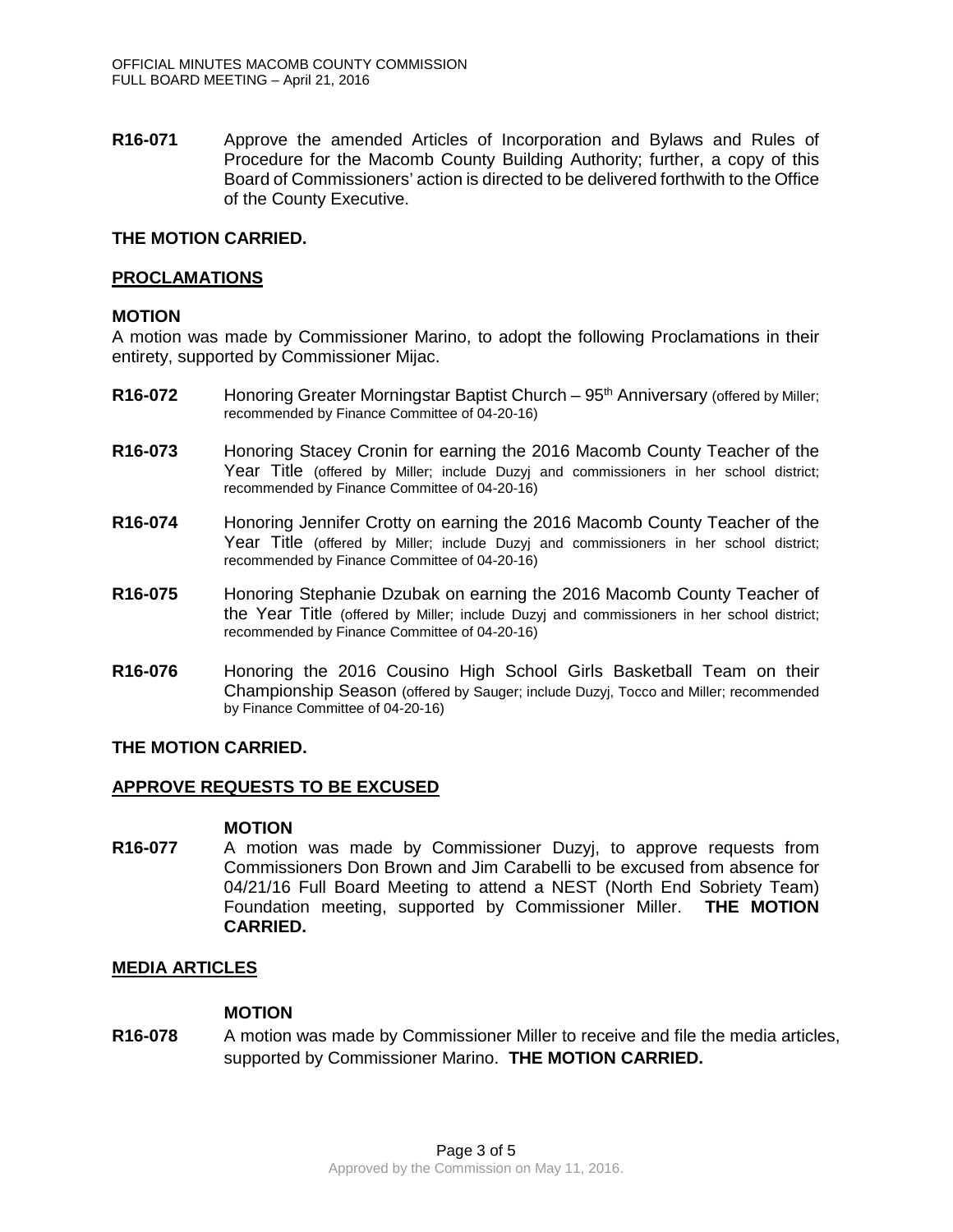# **CORRESPONDENCE**

- a) Resolution adopted by Marquette County Board of Commissioners RE: State Transparency.
- b) 03/19/16 Letter from Marquette County Board of Commissioners to Governor Snyder Re: Recent appointment to Michigan Tax Tribunal

#### **MOTION**

**R16-079** A motion was made by Commissioner Marino, to receive and file, supported by Commissioner Sabatini. **THE MOTION CARRIED.**

# **NEW BUSINESS**

Commissioner Miller updated Commissioners on the meeting last night regarding the jail. Commissioner Klinefelt indicated she would be contacting commissioners regarding the next Government Operations Committee meeting.

# **PUBLIC PARTICIPATION**

Connie Miller, Harrison Township

# **ROLL CALL**

| <b>NAME</b>          | <b>DISTRICT</b> | <b>PRESENT</b> | <b>NOT</b><br><b>PRESENT</b> |
|----------------------|-----------------|----------------|------------------------------|
| Don Brown            | 7               |                | X                            |
| James Carabelli      | 6               |                | X                            |
| Andre Duzyj          | 1               | X              |                              |
| David Flynn          | 4               |                | X                            |
| Veronica Klinefelt   | 3               | X              |                              |
| <b>Steve Marino</b>  | 10              | X              |                              |
| Robert Mijac         | 5               | X              |                              |
| <b>Fred Miller</b>   | 9               | X              |                              |
| Joe Sabatini         | 13              | X              |                              |
| <b>Marvin Sauger</b> | $\overline{2}$  | X              |                              |
| <b>Bob Smith</b>     | 12              | X              |                              |
| Kathy Tocco          | 11              | X              |                              |
| Kathy Vosburg        | 8               | X              |                              |